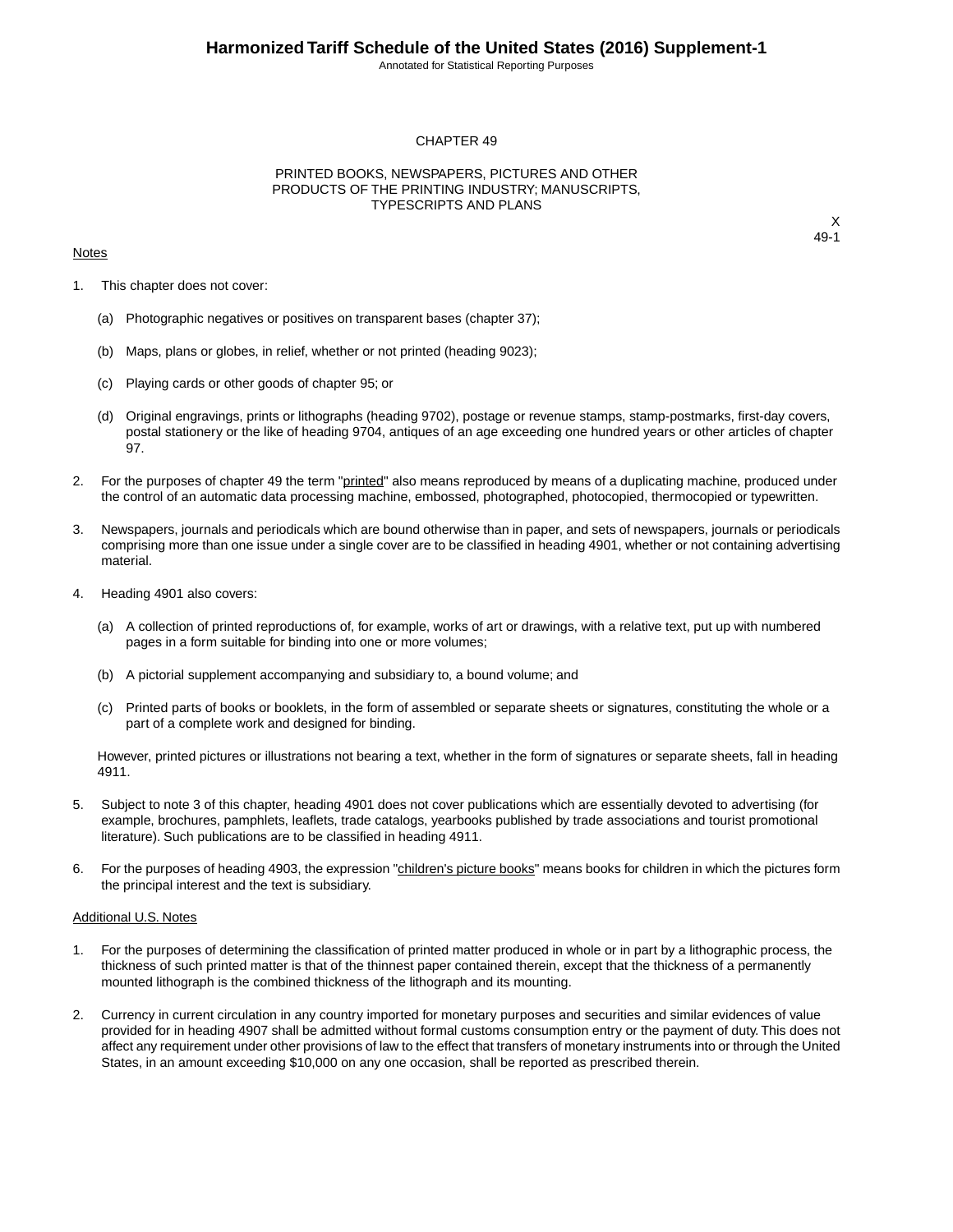## **Harmonized Tariff Schedule of the United States (2016) Supplement-1**

Annotated for Statistical Reporting Purposes

| Heading/                 | Stat.       |                                                                                                         | Unit           |             | Rates of Duty |                |
|--------------------------|-------------|---------------------------------------------------------------------------------------------------------|----------------|-------------|---------------|----------------|
| Subheading               | Suf-<br>fix | <b>Article Description</b>                                                                              | of<br>Quantity | General     | Special       | $\overline{2}$ |
| 4901                     |             | Printed books, brochures, leaflets and similar printed matter,                                          |                |             |               |                |
|                          |             | whether or not in single sheets:                                                                        |                |             |               |                |
| 4901.10.00               |             |                                                                                                         |                |             |               | Free           |
|                          | 20          |                                                                                                         |                |             |               |                |
|                          | 40          |                                                                                                         |                |             |               |                |
| 4901.91.00               |             | Other:<br>Dictionaries and encyclopedias, and serial installments                                       |                |             |               |                |
|                          |             |                                                                                                         |                | Free        |               | Free           |
|                          | 20          |                                                                                                         |                |             |               |                |
|                          | 40          |                                                                                                         |                |             |               |                |
| 4901.99.00               |             |                                                                                                         |                | <b>Free</b> |               | Free           |
|                          | 10          |                                                                                                         |                |             |               |                |
|                          | 20          | Bound newspapers, journals and periodicals<br>provided for in Legal Note 3 to this chapter No.          |                |             |               |                |
|                          | 30          |                                                                                                         |                |             |               |                |
|                          |             | Other:                                                                                                  |                |             |               |                |
|                          | 40          | Bibles, testaments, prayer books and other                                                              | .I No.         |             |               |                |
|                          | 50          | Technical, scientific and professional books No.                                                        |                |             |               |                |
|                          |             | Art and pictorial books:                                                                                |                |             |               |                |
|                          | 60          |                                                                                                         |                |             |               |                |
|                          | 65          |                                                                                                         |                |             |               |                |
|                          |             | Other:                                                                                                  |                |             |               |                |
|                          | 70          |                                                                                                         |                |             |               |                |
|                          | 75          | Rack size paperbound books No.                                                                          |                |             |               |                |
|                          | 91          | Other:<br>Containing not more than 4 pages                                                              |                |             |               |                |
|                          | 92          | Containing 5 or more pages each, but<br>not more than 48 pages each                                     |                |             |               |                |
|                          | 93          | Containing 49 or more pages each                                                                        |                |             |               |                |
| 4902                     |             | Newspapers, journals and periodicals, whether or not illustrated<br>or containing advertising material: |                |             |               |                |
| 4902.10.00 00            |             |                                                                                                         |                |             |               | Free           |
| 4902.90<br>4902.90.10 00 |             | Other:<br>Newspaper supplements printed by a gravure                                                    |                | Free        |               | 25%            |
| 4902.90.20               |             |                                                                                                         |                | Free        |               | Free           |
|                          | 20          | Newspapers appearing less than four times per                                                           |                |             |               |                |
|                          | 40          | Other business and professional journals and<br>periodicals (including single issues tied together      |                |             |               |                |
|                          | 60          | Other (including single issues tied together for                                                        |                |             |               |                |
| 4903.00.00               |             |                                                                                                         |                | <b>Free</b> |               | Free           |
|                          |             |                                                                                                         |                |             |               |                |

X 49-2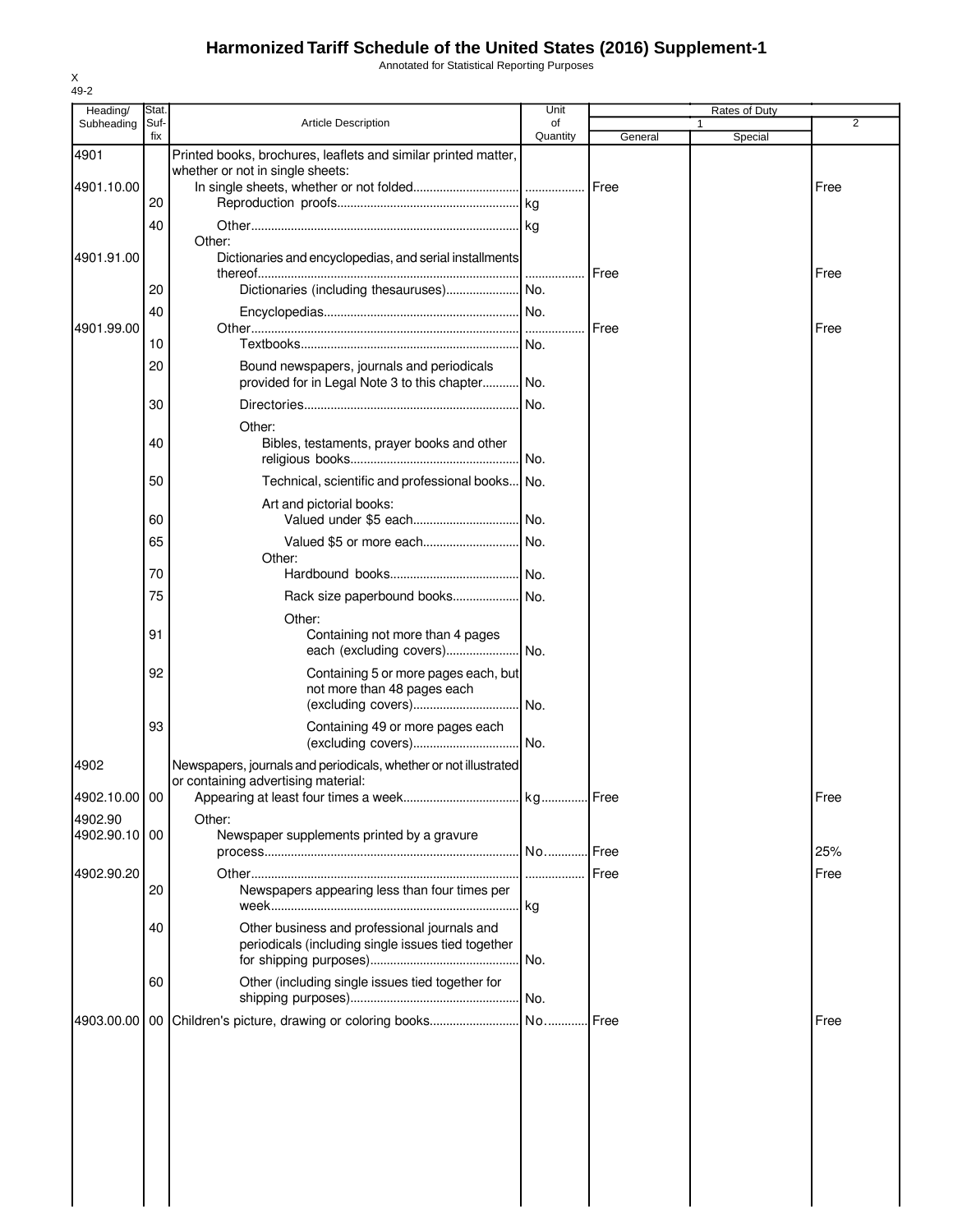# **Harmonized Tariff Schedule of the United States (2016) Supplement-1**

Annotated for Statistical Reporting Purposes

| Heading/                 | <b>Stat</b> |                                                                                                                                                                                                                                                                                      | Unit           |               | Rates of Duty |                          |
|--------------------------|-------------|--------------------------------------------------------------------------------------------------------------------------------------------------------------------------------------------------------------------------------------------------------------------------------------|----------------|---------------|---------------|--------------------------|
| Subheading               | Suf-<br>fix | <b>Article Description</b>                                                                                                                                                                                                                                                           | of<br>Quantity | General       | 1<br>Special  | 2                        |
| 4904.00.00               |             | Music, printed or in manuscript, whether or not bound or                                                                                                                                                                                                                             |                |               |               |                          |
|                          | 20          | Sheet music, whether or not stapled or folded, but not                                                                                                                                                                                                                               |                | <b>I</b> Free |               | Free                     |
|                          | 40          |                                                                                                                                                                                                                                                                                      |                |               |               |                          |
| 4905<br>4905.10.00 00    |             | Maps and hydrographic or similar charts of all kinds, including<br>atlases, wall maps, topographical plans and globes, printed:                                                                                                                                                      |                |               |               | 35%                      |
|                          |             | Other:                                                                                                                                                                                                                                                                               |                |               |               |                          |
| 4905.91.00 00            |             |                                                                                                                                                                                                                                                                                      |                |               |               | Free                     |
| 4905.99.00 00            |             |                                                                                                                                                                                                                                                                                      |                |               |               | Free                     |
|                          |             | 4906.00.00   00   Plans and drawings for architectural, engineering, industrial,<br>commercial, topographical or similar purposes, being originals<br>drawn by hand; handwritten texts; photographic reproductions<br>on sensitized paper and carbon copies of the foregoing kg Free |                |               |               | 25%                      |
|                          |             | 4907.00.00   00   Unused postage, revenue or similar stamps of current or new<br>issue in the country in which they have, or will have, a<br>recognized face value; stamp-impressed paper; banknotes;<br>check forms; stock, share or bond certificates and similar                  |                |               |               | 66¢/kg                   |
| 4908<br>4908.10.00 00    |             | Transfers (decalcomanias):                                                                                                                                                                                                                                                           |                |               |               |                          |
| 4908.90.00 00            |             |                                                                                                                                                                                                                                                                                      |                |               |               | $66¢/kg + 15%$<br>88¢/kg |
| 4909.00                  |             | Printed or illustrated postcards; printed cards bearing personal<br>greetings, messages or announcements, whether or not<br>illustrated, with or without envelopes or trimmings:                                                                                                     |                |               |               |                          |
| 4909.00.20 00            |             |                                                                                                                                                                                                                                                                                      |                |               |               | 25%                      |
| 4909.00.40               | 00          |                                                                                                                                                                                                                                                                                      |                |               |               | 45%                      |
| 4910.00                  |             | Calendars of any kind, printed, including calendar blocks:<br>Printed on paper or paperboard in whole or in part by a<br>lithographic process:                                                                                                                                       |                |               |               |                          |
| 4910.00.20 00            |             |                                                                                                                                                                                                                                                                                      |                |               |               | 66¢/kg                   |
| 4910.00.40<br>4910.00.60 | 00<br>00    |                                                                                                                                                                                                                                                                                      |                |               |               | 19¢/kg<br>35%            |
|                          |             |                                                                                                                                                                                                                                                                                      |                |               |               |                          |

X 49-3